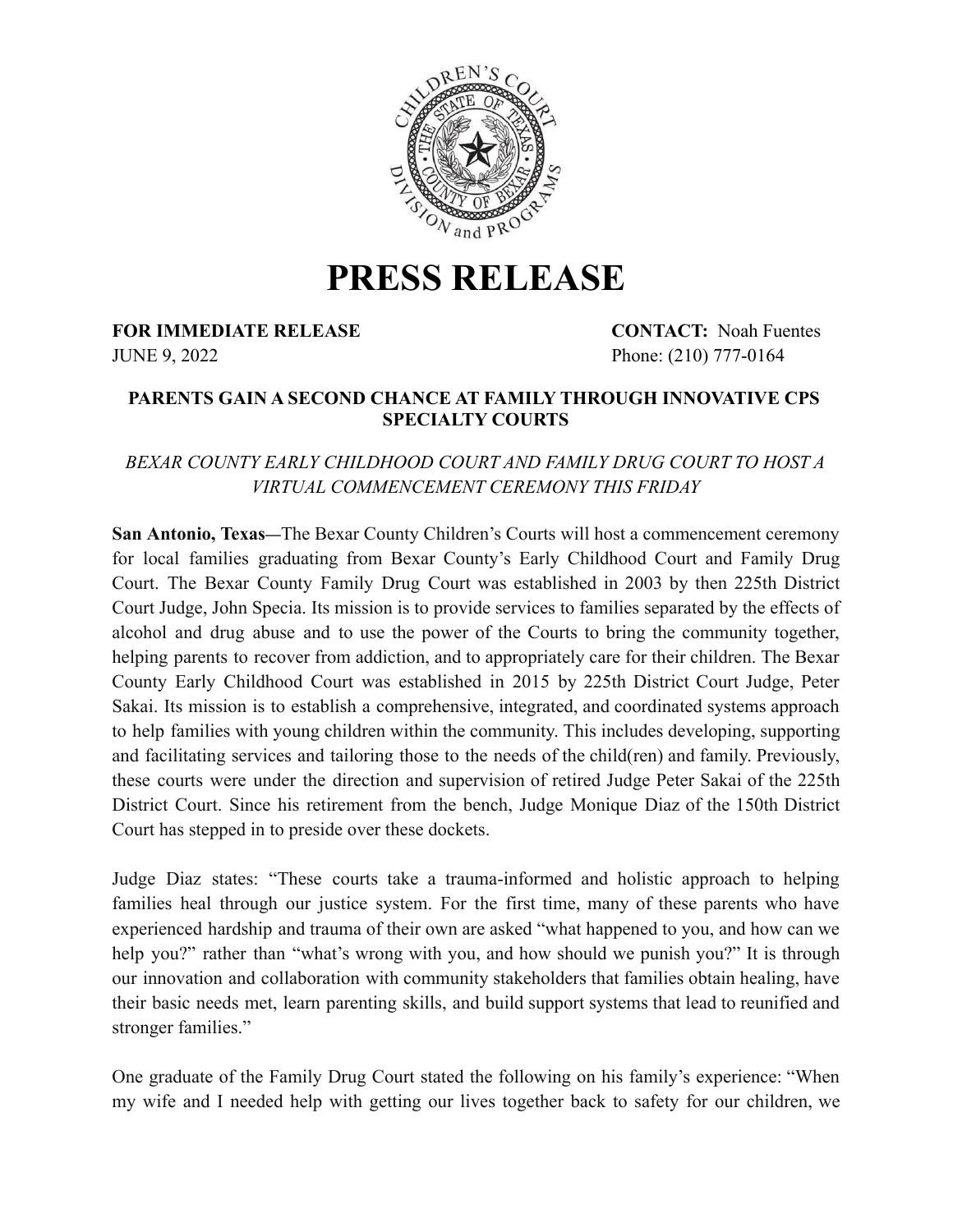

were accepted into the Family Drug Court program with the utmost attention to our personal needs as well as our children's needs. We have been guided with that attention through the services and program with sincerity and sensitivity. Family Drug Court is made up of countless professionals working together to foster growth, safety, and change that has helped us regain control of our lives and become successful in our lives and in parenthood."

A graduate of the Early Childhood Court had this to say about her experience with the program: "Through Early Childhood Court, not only was I provided with the tools, resources and the support to become better parents, but also a regained faith in myself and "the system." I have learned no matter what happens in my life, I can handle it by looking within, using appropriate grounding skills, and utilizing the support system that I have built. I'm now the mother my son and family deserves!"

Early Childhood Court Manager, Lorena Medellin, LCSW stated the following: "We are extremely proud of all of the hard work our participants have done to build back the trust within their families! All of our families have children ages 0-5 and have engaged in services that have allowed them to gain increased knowledge in parenting, assistance with sobriety and/or healthy family dynamics. It has been a privilege to see how much each individual has grown individually and within their family unit."

The commencement ceremony will take place via **ZOOM ID: 993 1157 3656** this **Friday, June 10th at 9:00 A.M.** Opening and closing prayers will be administered by Pastor Jimmy Robles, of Last Chance Ministries, a former drug dealer turned pastor. Special remarks will be provided by Josey Garcia, a former foster child turned youth advocate, mentor and community leader. Opening remarks will be given by retired Judge Peter Sakai of the 225th District Court. Judge Monique Diaz will also be speaking, along with Associate CPS Judge Kimberly Burley, who will begin co-presiding over the Early Childhood Court, and Associate CPS Judge Raul Perales, who will begin co-presiding over the Family Drug Court.

Judge Monique Diaz was elected to the bench in November of 2018 and presides over the 150th Civil District Court in Bexar County, Texas. She currently serves as Co-Chair of the Collaborative Commission on Domestic Violence, is a member of the Bexar County Juvenile Board, and is the current presiding judge over the Early Childhood Court and Family Drug Court. Judge Kimberly Burley is a Children's Court Associate Judge appointed to the bench last year. She is a former Assistant Bexar County District Attorney of 23 years and the first African